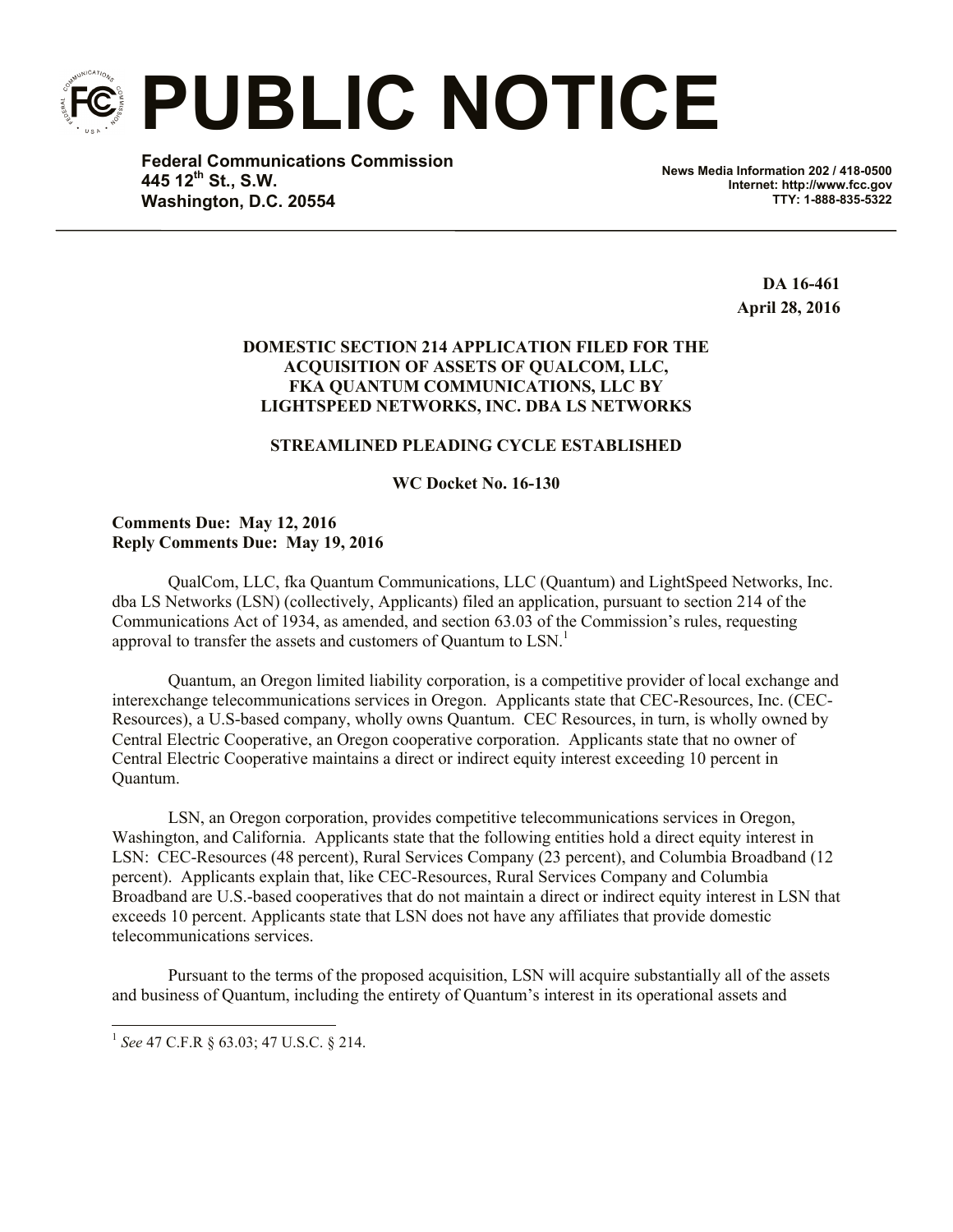customer and supplier contracts. Applicants assert that the proposed transaction is entitled to presumptive streamlined treatment under section  $(63.03(b)(2)(i))$  of the Commission's rules and that a grant of the application will serve the public interest, convenience, and necessity. 2

Domestic Section 214 Application Filed for the Acquisition of Assets of Qualcom, LLC, fka Quantum Communications, LLC by LightSpeed Networks, Inc. dba LS Networks, WC Docket No. 16-130 (filed Apr. 20, 2016).

### **GENERAL INFORMATION**

The transfer of control identified herein has been found, upon initial review, to be acceptable for filing as a streamlined application. The Commission reserves the right to return any transfer application if, upon further examination, it is determined to be defective and not in conformance with the Commission's rules and policies. Pursuant to section 63.03(a) of the Commission's rules, 47 CFR § 63.03(a), interested parties may file comments **on or before May 12, 2016**, and reply comments **on or before May 19, 2016**. Pursuant to section 63.52 of the Commission's rules, 47 C.F.R. § 63.52, commenters must serve a copy of comments on the Applicants no later than the above comment filing date. Unless otherwise notified by the Commission, the Applicants may transfer control on the 31st day after the date of this notice.

Pursuant to Section 63.03 of the Commission's rules, 47 CFR § 63.03, parties to this proceeding should file any documents in this proceeding using the Commission's Electronic Comment Filing System (ECFS): http://apps.fcc.gov/ecfs/.

### **In addition, e-mail one copy of each pleading to each of the following:**

- 1) Myrva Freeman, Competition Policy Division, Wireline Competition Bureau, myrva.freeman@fcc.gov;
- 2) Jodie May, Competition Policy Division, Wireline Competition Bureau, jodie.may@fcc.gov;
- 3) Jim Bird, Office of General Counsel,  $\lim_{h \to 0} \frac{\text{bird}(\partial \text{fcc.gov})}{\text{dot}(\partial \text{fcc.gov})}$ .

People with Disabilities: To request materials in accessible formats for people with disabilities (braille, large print, electronic files, audio format), send an e-mail to fcc504@fcc.gov or call the Consumer & Governmental Affairs Bureau at (202) 418-0530 (voice), 1-888-835-5322 (tty).

The proceeding in this Notice shall be treated as a "permit-but-disclose" proceeding in accordance with the Commission's *ex parte* rules. Persons making ex parte presentations must file a copy of any written presentation or a memorandum summarizing any oral presentation within two business days after the presentation (unless a different deadline applicable to the Sunshine period applies). Persons making oral ex parte presentations are reminded that memoranda summarizing the presentation must (1) list all persons attending or otherwise participating in the meeting at which the ex parte presentation was made, and (2) summarize all data presented and arguments made during the presentation. If the presentation consisted in whole or in part of the presentation of data or arguments already reflected in the

 $\overline{a}$ 

 $^{2}$  47 C.F.R. § 63.03(b)(2)(i).